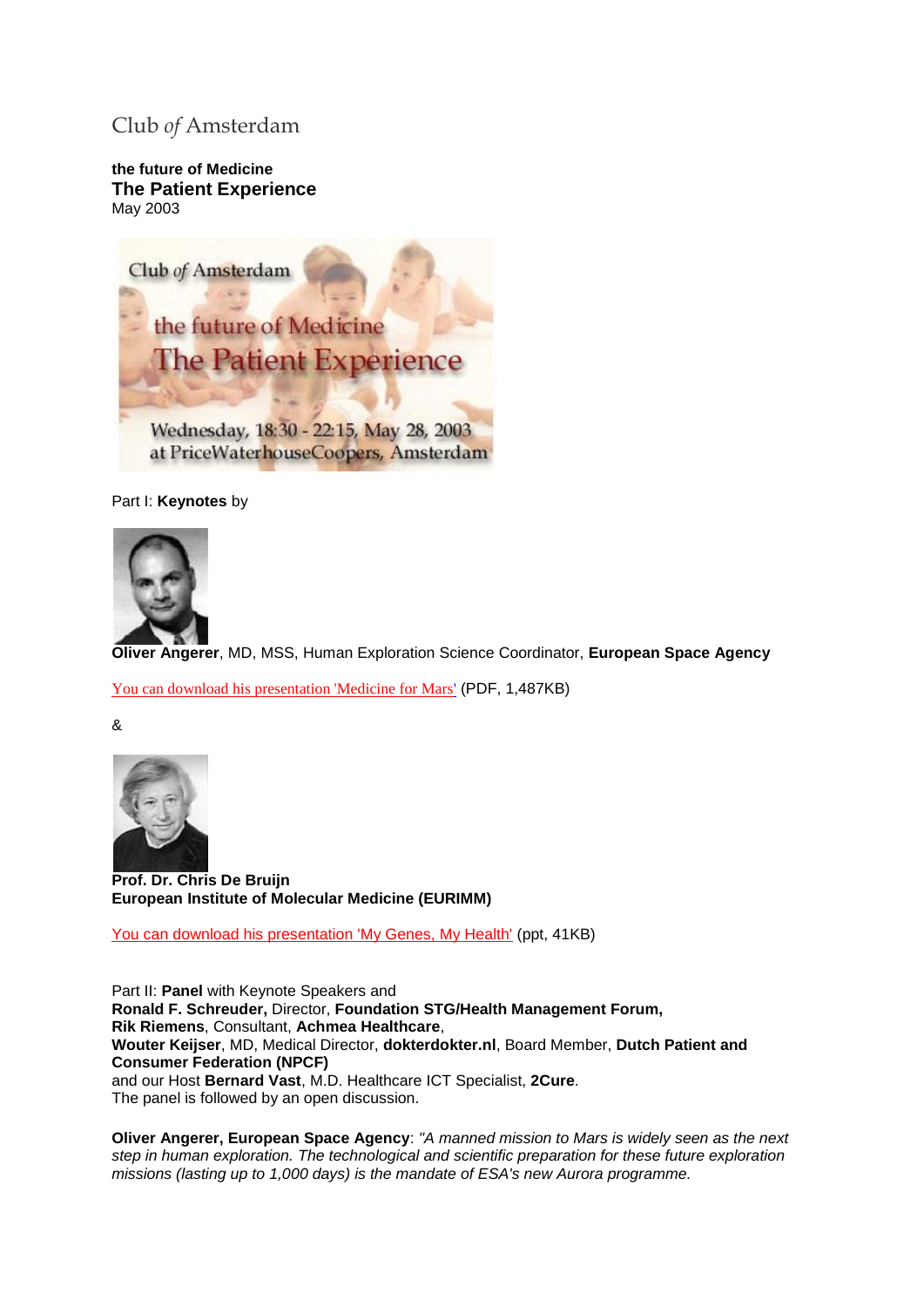*One preparatory step for the manned Mars mission is to simulate long duration missions in isolated environments on Earth. This will be done in the Concordia Antarctic station where adaptation to extreme environments, altitude physiology, laboratory medicine, etc., will be studied. Telemedicine and self-monitoring of health are key components of such an isolated living environment. Concepts such as low invasiveness, speed, self-diagnosis and ease-of-use of instrumentation are being studied.* 

*These studies can contribute directly to solving problems of living on Earth today in areas such as medical home monitoring, remote healthcare, waste management, stress management and dealing with hazardous elements."*

# **Chris de Bruijn, European Institute of Molecular Medicine (EURIMM)**

## **An outlook for the next ten years:**

*"The next decade will show significant changes in the way healthcare is provided and financed in the industrialised world. The following forces will drive these changes:* 

*- Empowered patients will be impatient patients. Inevitably there will be an empowered and more critical health consumer because they will pay more for medical care.* 

*- As a consequence of ICT developments, web-based e-health adaptability will be essential for survival of all players in the healthcare business. Small, flexible health organisations could win the race, because they will adapt faster than large bureaucracies. Service and speed will be keys for consumer satisfaction.* 

*- Genomics will cause the shift from cure to prevention, pushing us to "live up to our genes". Patients will know more about their own genetic profiles, motivating them to concentrate on illness prevention. New technologies will lead to more rational and standardised forms of medicine, requiring health providers and consumers to adjust from traditional frameworks."* 

# **Manage your Health**

*by Menno Scheers, Club of Amsterdam*

# **the future of Medicine - the Patient Experience**

The Club of Amsterdam organised a conference about the future of healthcare focussing on the patient experience on May 28th, 2003. This report will give you a brief summary of the topics and the discussion between the panel and the participants of the Club of Amsterdam. The participants of the event filled out a questionnaire. The results are given in this report as well. Wanda van Kerkvoorden, (CEO, SOLV new business advocaten) was the host of this evening.

According to Chris de Bruijn (Scientific Coordination, European Institute of Molecular Medicine) the next decade will show significant changes in the way healthcare is provided and financed in the industrialised world. Empowered patients, ICT developments and genomics will drive these changes.

## **Genomics**

Oliver Angerer (Human Exploration Science Coordinator, European Space Agency) explains that it's very important for ESA to be able to predict individual risks on bone mass reduction during a mission. In the future people will know more about their genetic profiles. Chris de Bruijn thinks that this will motivate them to concentrate on illness prevention. For example, specific food leads to a depression for people with specific DNA. With knowledge of genomics it's possible to prevent this depression by a diet.

Patients experience that their medical doctors aren't able to discover their disease. On molecular level there's really something wrong with those patients. These patients get a wrong medical treatment in different hospitals. New technologies and knowledge of the molecular level will lead to more rational and standardised forms of medicine. Genomics will cause the shift from cure to prevention, pushing us to "live up to our genes" (Chris de Bruijn).

Chris de Bruijn agrees with an attendant that in future we're able to focus on health instead of disease. At the moment the focus is on disease with genomics. Genomics makes it possible to focus on building blocks of health. This more positive view on health can help to cure